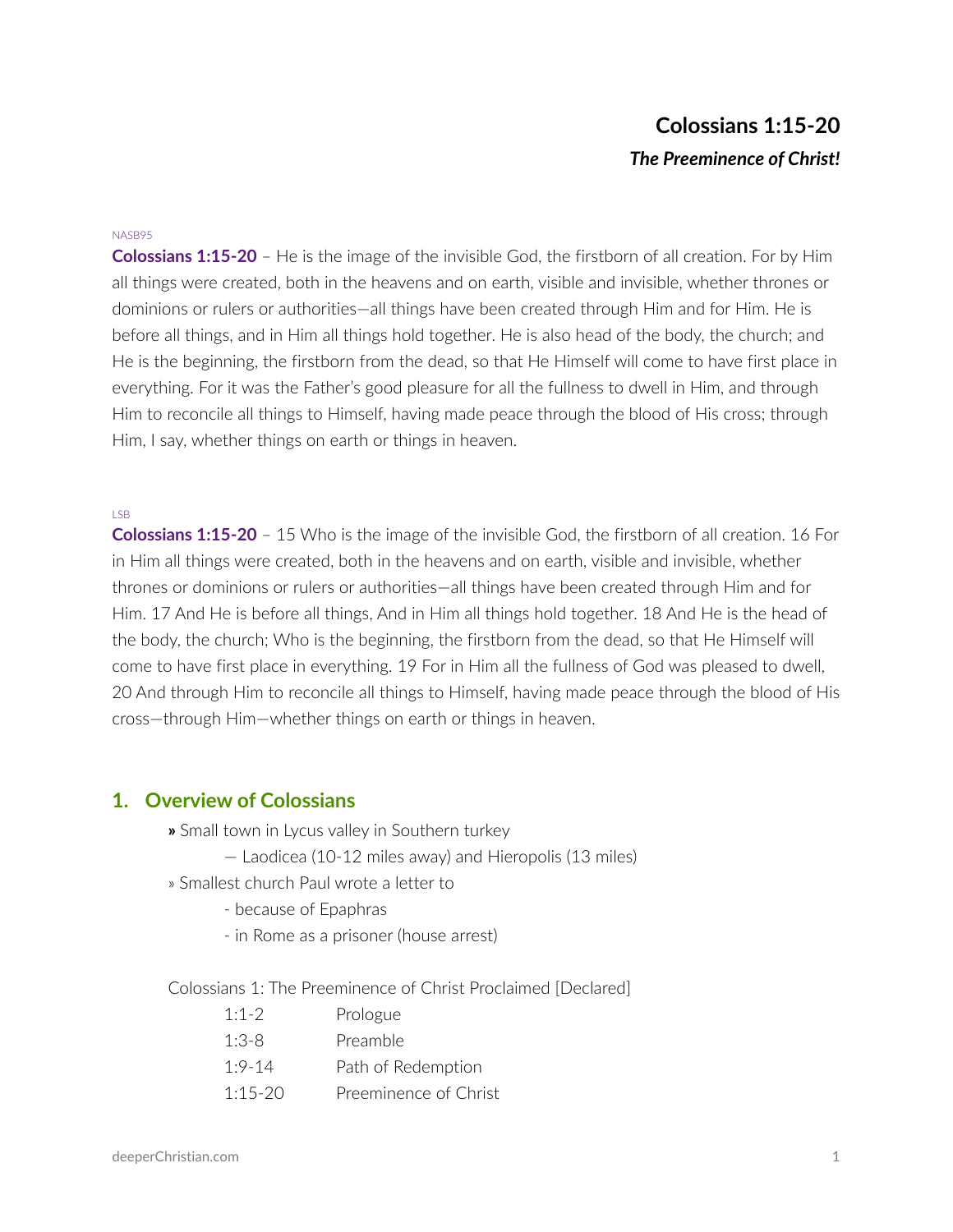### **2. Colossians 1:15-20**

**» Focus of every Christian and the argument against all false teaching (ch2)**

### **1. Jesus is God (v15)**

**Image** – an exact representation and revelation

» Jesus is the full revelation/manifestation of the Triune God

**David Guzik:** If Paul meant that Jesus was merely similar to the Father, he would have used the ancient Greek word homoioma, which speaks merely of similar appearance. The stronger word used here proves that Paul knew that Jesus is God just as God the Father is God. It means that "Jesus is the very stamp of God the Father." (Robertson)

**John 1:14** – And the Word became flesh, and dwelt among us, and we saw His glory, glory as of the only begotten from the Father, full of grace and truth.

**John 1:18** – No one has seen God at any time; the only begotten God who is in the bosom of the Father, He has explained Him.

**Hebrews 1:3** - And He is the radiance of His glory and the exact representation of His nature, and upholds all things by the word of His power. When He had made purification of sins, He sat down at the right hand of the Majesty on high,

**Colossians 2:9** – For in Him all the fullness of Deity dwells in bodily form,

#### **2. Jesus is the Priority (Focus) (v15)**

**Firstborn** (prototokos) - priority of position, not origin

- … idea of heir and preeminent one (not necessarily the one born first) Col 1.15, 1:18, Rom 8:29, Rev 1:5, Heb 1:6, Psalm 89:20-29
	- Examples: Esau was firstborn but Jacob had the position and rights of firstborn Ishmael and Isaac (Exodus 4:22-23) Manasseh and Ephraim Solomon (wasn't firstborn but was named firstborn in Psalm 89:27)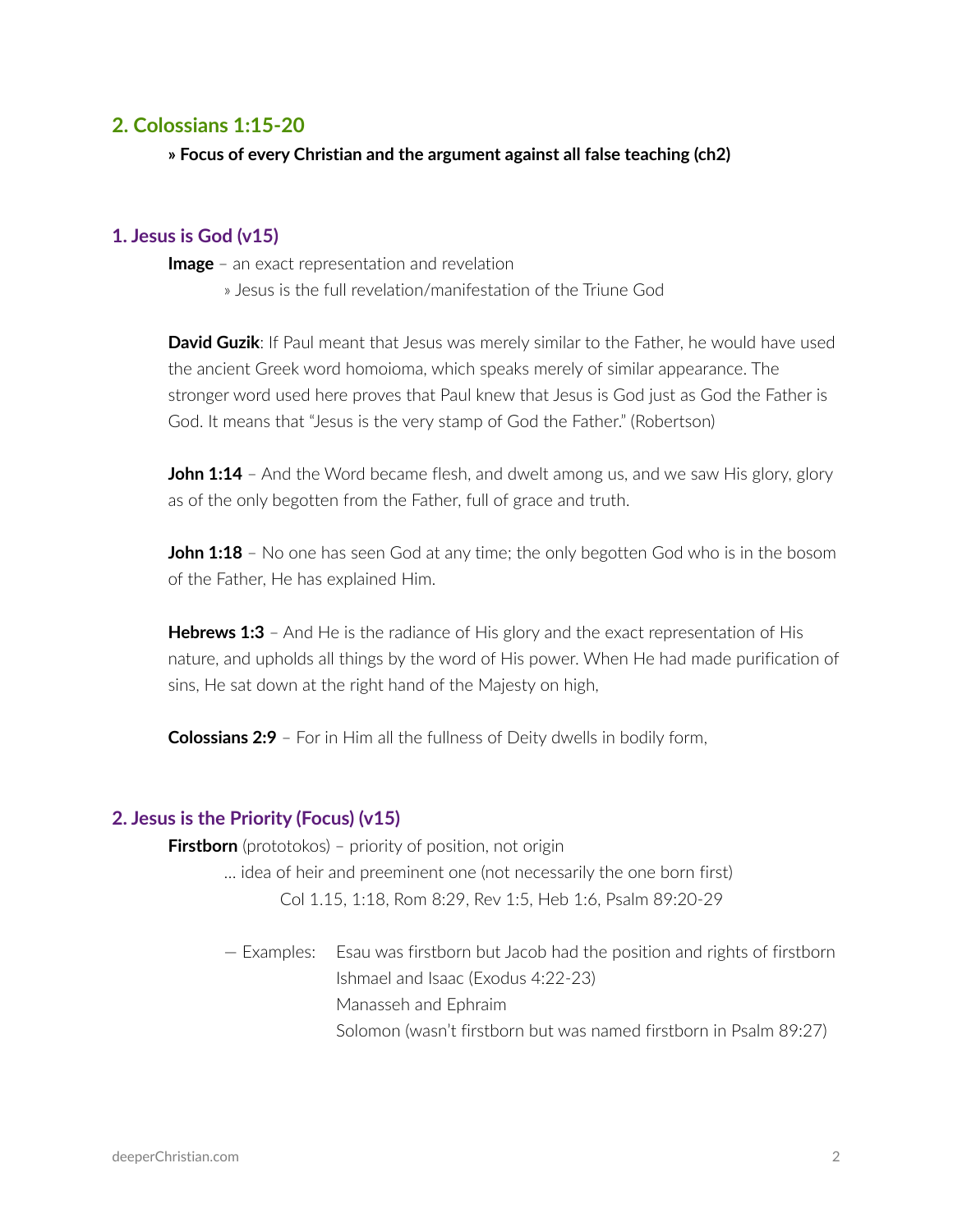### **3. Jesus is the Creator (v16)**

#### **He is the creator**

- thus He was uncreated and has all authority and power over all creation
	- includes the physical and spiritual realms (visible/invisible)
- Thrones, dominions, rulers, authorities: often understood as the angelic hierarchy - Angel hierarchy was important to Jews and gnostics … gnostics included Jesus as one of the messengers/emmesaries of angels … *Paul dismisses the notion by saying Jesus created them all*
	- Regardless of angelic or human powers: He is over all things

### **4. Jesus is the Sustainer (Goal) (v17)**

**Before** – before, above, in front of, earlier than (both of time and position)

**Hold together/Consist** – to be compacted together, united, to be held together

Ephesians 1:9–10 – He made known to us the mystery of His will, according to His kind intention which He purposed in Him with a view to an administration suitable to the fullness of the times, that is, *the summing up of all things in Christ, things in the heavens and things on the earth. In Him*

**Scholar** (Barclay) – So, the Son is the beginning of creation, and the end of creation, and the power who holds creation together, the creator, the sustainer and the final goal of the world.

#### **5. Jesus is the Head (v18)**

**Head** – head of the body; the one in charge

**Wiersbe**: In Greek usage, the word *head* meant "source" and "origin" as well as "leader, ruler." Jesus Christ is the Source of the church, His body, and the Leader. Paul called Him "the Beginning" which tells us that Jesus Christ has priority in time as far as His church is concerned. // Warren W. Wiersbe, The Bible Exposition Commentary, vol. 2 (Wheaton, IL: Victor Books, 1996), 116.

» We are a part of His body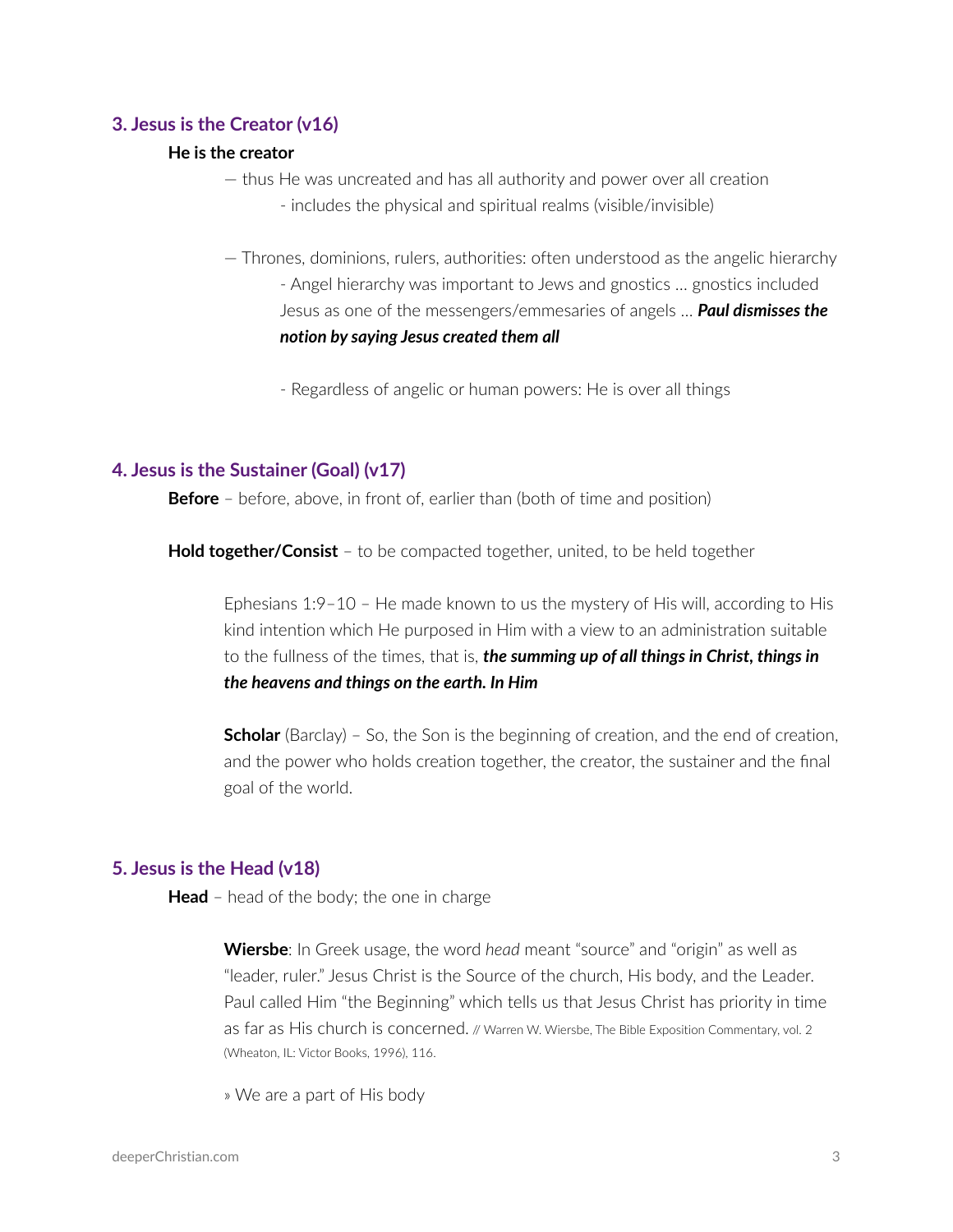— Thus we must be under His authority

**Beginning** – origin, the first in a series, the leader, the originator … Alpha/Omega

**Firstborn** – [same word as in v15] (prototokos) – priority of position, not origin ... idea of heir and preeminent one (not necessarily the one born first)

- **1. Jesus is God (v15)**
- **2. Jesus is the Priority (Focus) (v15)**
- **3. Jesus is the Creator (v16)**
- **4. Jesus is the Sustainer (Goal) (v17)**
- **5. Jesus is the Head (source, origin, leader) (v18)**

**Ephesians 1:20-22** – which He brought about in Christ, when He raised Him from the dead and seated Him at His right hand in the heavenly places, **far above** all rule and authority and power and dominion, and every name that is named, not only in this age but also in the one to come. And He put all things in subjection under His feet, and gave Him as head over all things to the church …

### **3. So That!**

### **SO THAT** – the whole purpose

**Colossians 1:18b – … so that He Himself will come to have first place in everything. ESV –… that in everything He might be preeminent.**

- **Be** (ginomai): become … to enter into a certain state or condition
- **Preeminent** (prōteuōn) be first, to have first place, to have a superior status
	- Preeminent: first, surpassing all others, greatest, distinguished
	- Only time used in NT

(1 time in OT in Esther 5:11 how King made Haman first/promoted to his high position)

» Theme of the entire epistle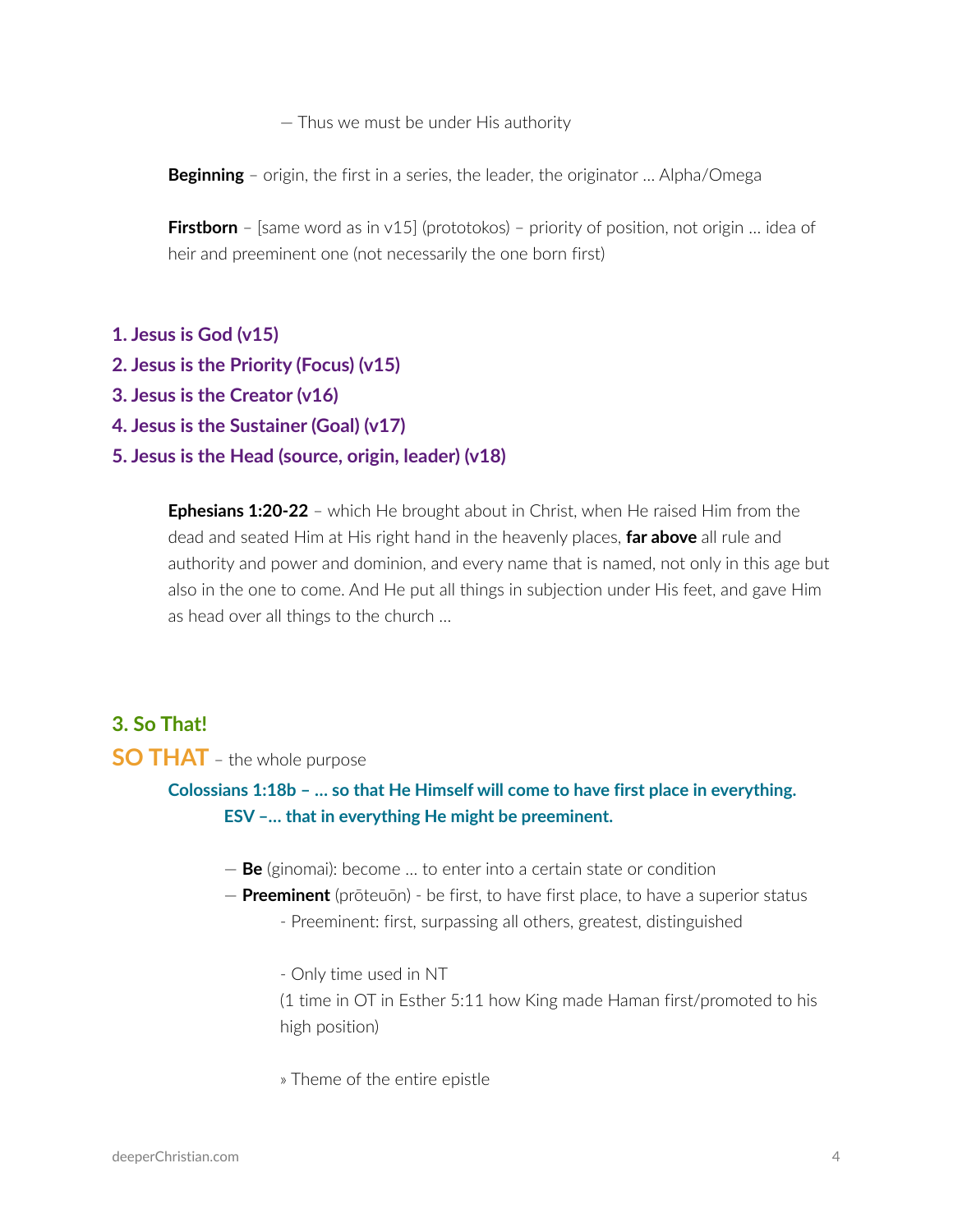**For** (Colossians 1:19-20) – For in Him all the fullness of God was pleased to dwell, And through Him to reconcile all things to Himself, having made peace through the blood of His cross—through Him—whether things on earth or things in heaven.

## **4. Distraction Culture**

**Brett McCracken (Wisdom Pyramid)** – [information age] In 2019, a single minute on the Internet saw the transmission of 188 million emails, 18.1 million texts, and 4.5 million videos viewed on YouTube. By 2020, there were 40 times more bytes of data on the internet than there are stars in the observable universe. Some estimates suggest that by 2025, 463 exabytes of data will be created each day online—the equivalent of [213 million] DVDs per day. What is an exabyte? Well, consider this, 5 exabytes is equivalent to all words ever spoken by humans since the dawn of time. In 2025, that amount of data will be created every 15 minutes. Here's the craziest thing: It's all in our pockets.

- 2021 the average American spent 4 hours a day on their mobile devices and 3.5 hours a day watching TV
- Most people check their phones 58 times a day ... and spend roughly 1 minute 15 seconds on their phone once they pick it up.
	- <https://elitecontentmarketer.com/screen-time-statistics/> (checked February 6, 2022)

Yet Strangely…

- 50% of Christian adults read the Bible less than 2 times a year
- 61% of evangelical Christians never share their faith
- 31% of Christians have not prayed within the last week

#### **3 Things that tell us what is most important to you**

• how you spend your TIME, MONEY, WORDS

#### **Idolatry + Adultery**

**Exodus 20:3-5** – [Ten Commandments] You shall have no other gods before Me. You shall not make for yourself an idol, or any likeness of what is in heaven above or on the earth beneath or in the water under the earth. You shall not worship them or serve them … — we may not have Buddha statues but we serve other gods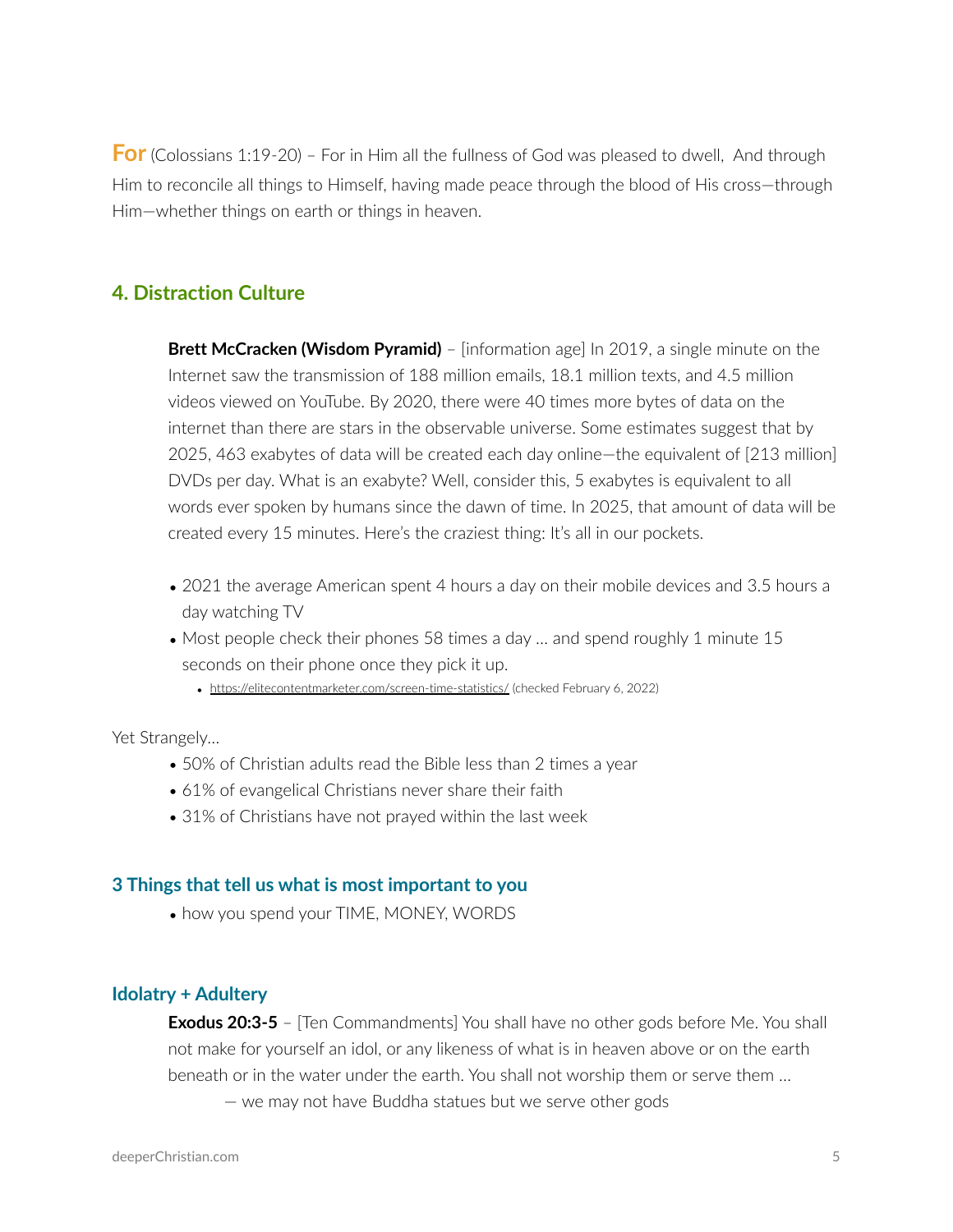- money, fame, success, productivity, appearance,
- spiritual: ministry, numbers,
- » we want to be seen, we want to feel important

#### *» Focus is on US not Christ = we have become our own idols*

**Ezekiel 14:6** - "Therefore say to the house of Israel, 'Thus says the Lord GOD, "Repent and turn away from your idols and turn your faces away from all your abominations.

» **Hosea + Gomer** – God has rescued us and provided everything we need … yet we keep running off and committing adultery with the world

**Hosea 14:1** - Return, O Israel, to the LORD your God, For you have stumbled because of your iniquity.

### **Is Christ First in your …**

- 1. Mind (thoughts) and emotions
- 2. Purity
- 3. Rest and entertainment

Psalm 16:11 – You will make known to me the path of life; In Your presence is fullness of joy; In Your right hand there are pleasures forever.

- 4. Marriage
- 5. Family
- 6. Work
- 7. Future goals and desires

#### *» Have we given Jesus first place in every area of our lives?*

**Colossians 3:17** – Whatever you do in word or deed, do all in the name of the Lord Jesus, giving thanks through Him to God the Father.

**Colossians 3:4a** – When Christ, who is our life …

**Colossians 3:11b** – [context of salvation of believers] … but Christ is all, and in all.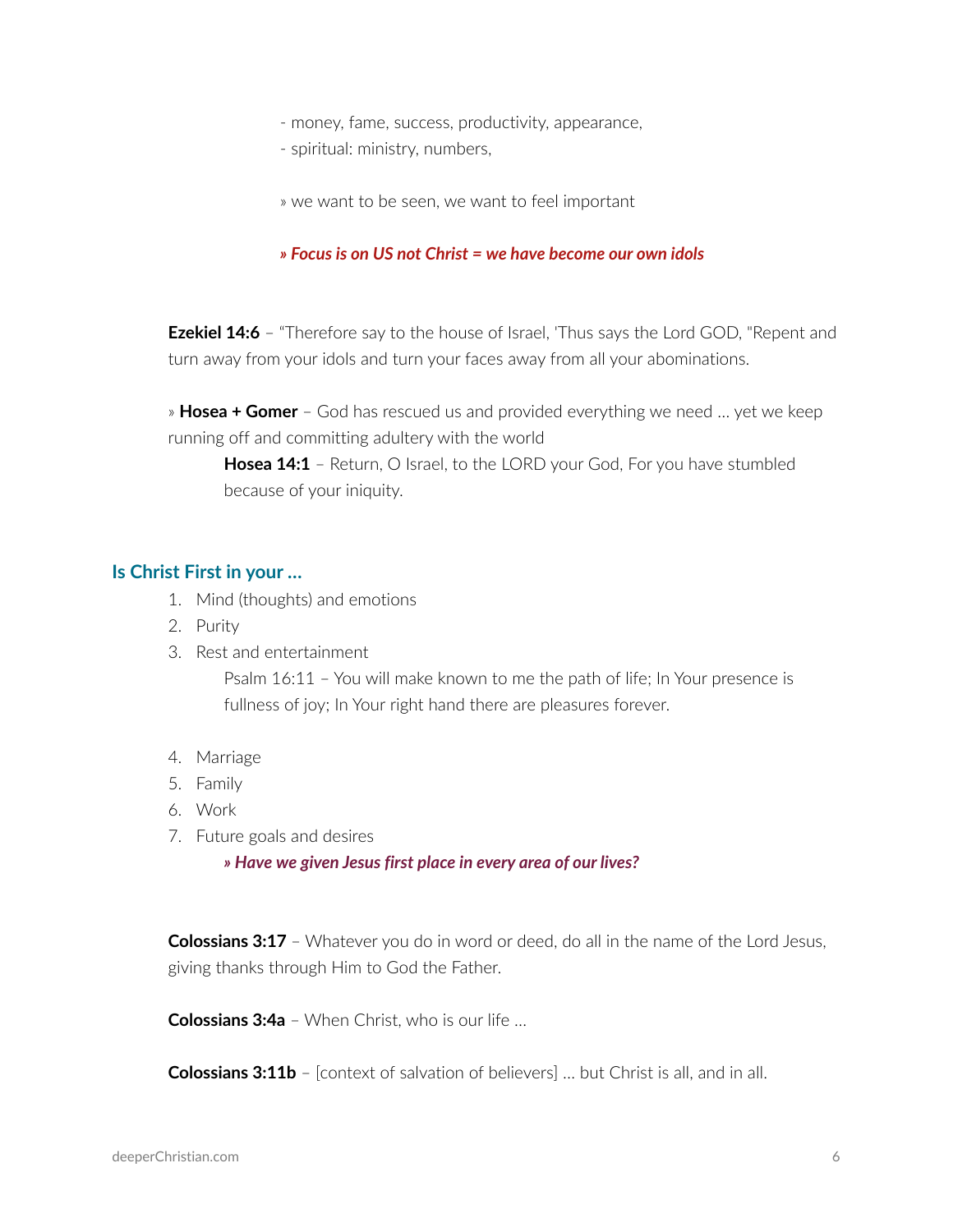## **Jesus is …**

God [v15: Image] The Priority (Focus) [v15: Firstborn] The Creator [v16] The Sustainer (Goal) [v17] The Head [v18]

### **So that …**

He Himself will come to have first place in everything.

### **Because …**

in Him all the fullness of God was pleased to dwell

and through Him to reconcile all things to Himself, having made peace through the blood of His cross—through Him—whether things on earth or things in heaven.

### **So … is Jesus …**

your number one focus your true delight your main drive your consuming passion the beat of your heart the light of your life the thought in your mind the word upon your lips the apple of your eye the center of your life Your North Star Your supreme focus Is He truly preeminent, first place, in all things?

**Mark 12:28-31** – One of the scribes … asked Him, "What commandment is the foremost [preeminent] of all?" Jesus answered, "The foremost is, 'HEAR, O ISRAEL! THE LORD OUR GOD IS ONE LORD; AND YOU SHALL LOVE THE LORD YOUR GOD WITH **ALL** YOUR **HEART**, AND WITH **ALL** YOUR **SOUL**, AND WITH **ALL** YOUR **MIND**, AND WITH **ALL** YOUR **STRENGTH**.' "The second is this, 'YOU SHALL LOVE YOUR NEIGHBOR AS YOURSELF.' There is no other commandment greater than these."